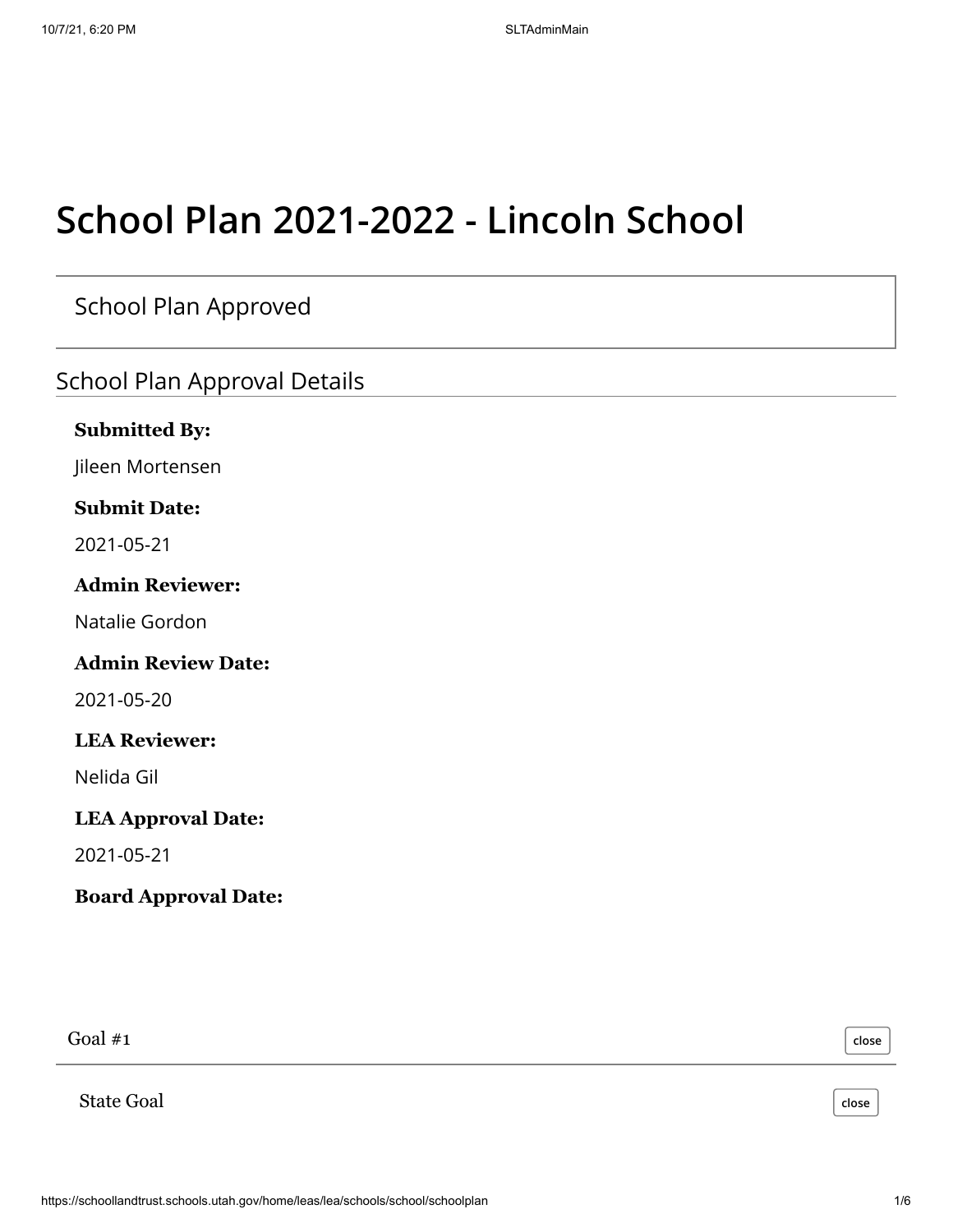Seventy percent of students will make adequate or better growth throughout the year as indicated by the Acadience assessment. Lincoln Elementary will increase the percentage of students that have self-efficacy as a reported strength (self and/or teacher reported) on their Panorama SEL survey from 50% on mid-year 2021 to 55% on mid-year 2022.

| Academic Area                                         | close |
|-------------------------------------------------------|-------|
| • English/Language Arts<br>• Graduation Rate Increase |       |
| Measurements                                          | close |
|                                                       |       |

Lincoln Elementary teachers will use the beginning and middle of year benchmark assessments as well as recommended progress monitoring to inform instructional decisions and meet student needs.

Action Steps

**close**

1. Students that are in K - 2 and those that are below grade level in 3rd and 4th grades will be given diagnostic tests at the beginning and middle of the school year to help determine strengths and weaknesses in reading.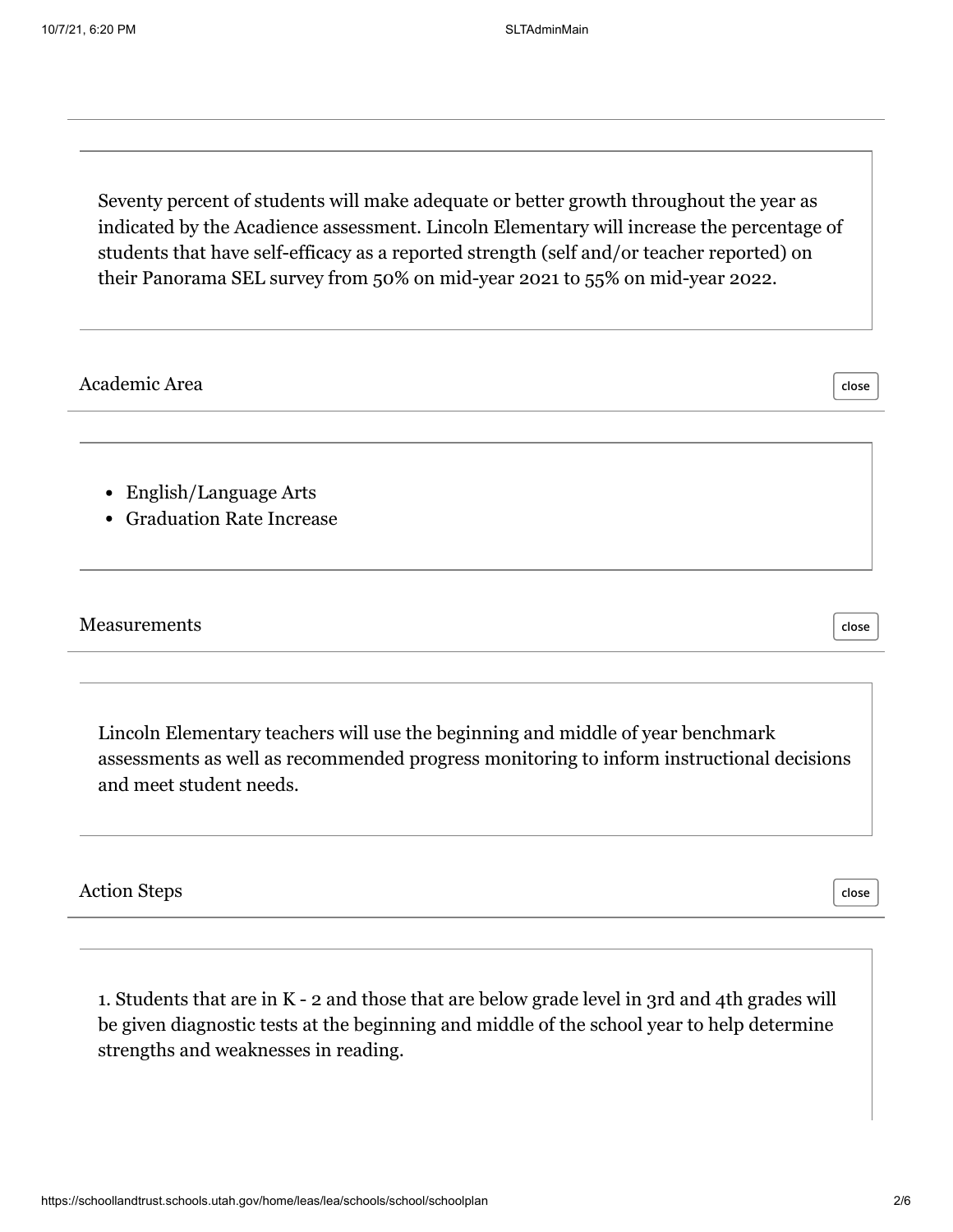2. Teachers will group students according to need and students will have Tier 2 interventions with staff assistants or teachers based on needs.

3. Teachers and staff assistants will monitor progress of students and make changes to intervention or groups based on the data.

4. An additional teacher will be hired in grades K-2 to keep class sizes lower to provide more individualized reading instruction.

5. Professional development for teachers in goal-setting and building self-efficacy.

6. Student goal binders will be created for each student.

7. Students will set goals and list them in their binders. Binders will go home weekly for families to see students' goal progress.

8. Students and teachers will take the Panorama survey three times throughout the school year and results will be analyzed.

#### Planned Expenditures

Category Description Estimated Cost Total: \$74,893 Salaries and Benefits (teachers, aides, specialists, productivity, substitutes) | Actions plan steps 2 and 4. | \$70,893 Expendable items that are consumed, wornout or lose identity through use (paper, science and art supplies), food for a cooking class, a field trip, or a parent night (consistent with LEA policy) \$4,000 Actions plan steps 2 and 4. Action Plan Step 5 - 8. Supplies for individual data binders for each student.

Digital Citizenship/Safety Principles Component

**close**

**close**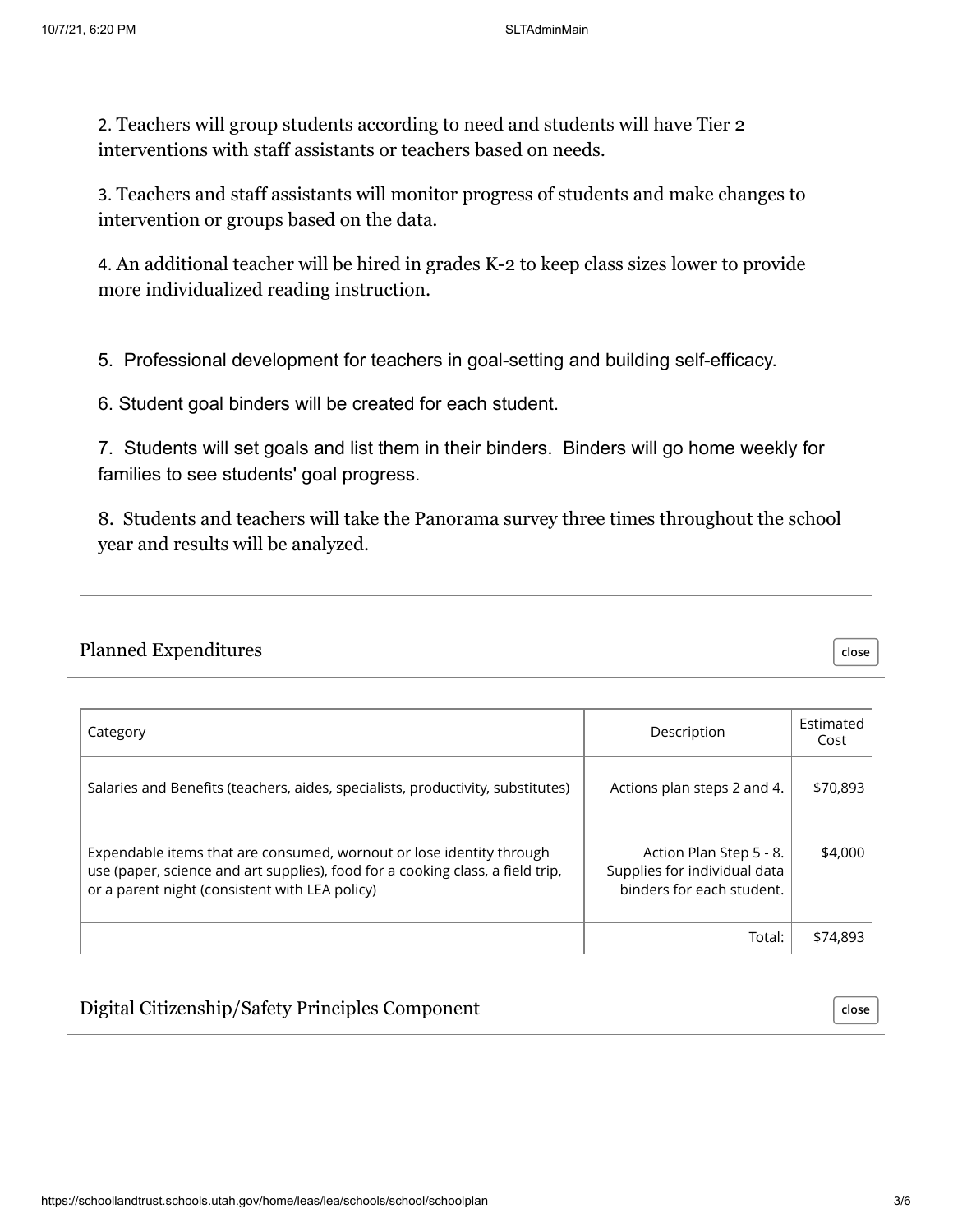#### Yes

| Category   | Description                                                                                                                                                                                                                                                                                                                                                                                    |
|------------|------------------------------------------------------------------------------------------------------------------------------------------------------------------------------------------------------------------------------------------------------------------------------------------------------------------------------------------------------------------------------------------------|
| Behavioral | Lincoln Elementary will implement Common Sense Education's Digital Citizenship Curriculum to educate<br>students on safe internet use and digital citizenship. Lincoln Elementary will increase the percentage of<br>students that have self-efficacy as a reported strength (self and/or teacher reported) on their Panorama<br>SEL survey from 50% on mid-year 2021 to 55% on mid-year 2022. |

### Summary of Estimated Expenditures

| Category                                                                                                                                                                                              | Estimated<br>Cost<br>(entered by<br>the school) |
|-------------------------------------------------------------------------------------------------------------------------------------------------------------------------------------------------------|-------------------------------------------------|
| Expendable items that are consumed, wornout or lose identity through use (paper, science and art supplies),<br>food for a cooking class, a field trip, or a parent night (consistent with LEA policy) | \$4,000                                         |
| Salaries and Benefits (teachers, aides, specialists, productivity, substitutes)                                                                                                                       | \$70,893                                        |
| Total:                                                                                                                                                                                                | \$74,893                                        |

### Funding Estimates

| Estimates                                       |                                     | <b>Totals</b> |
|-------------------------------------------------|-------------------------------------|---------------|
| Carry-over from 2019-2020                       |                                     | \$11,252.7    |
| Distribution for 2020-2021                      |                                     | \$74,492      |
|                                                 | Total Available Funds for 2020-2021 | \$85,744.7    |
| Estimated Funds to be Spent in 2020-2021        |                                     | \$83,251      |
| Estimated Carry-over from 2020-2021             |                                     | \$2,493.7     |
| Estimated Distribution for 2021-2022            |                                     | \$74,893      |
|                                                 | Total Available Funds for 2021-2022 | \$77,386.7    |
| Summary of Estimated Expenditures for 2021-2022 |                                     | \$74,893      |
| Estimated Carry-over to 2022-2023               |                                     | \$2,493.7     |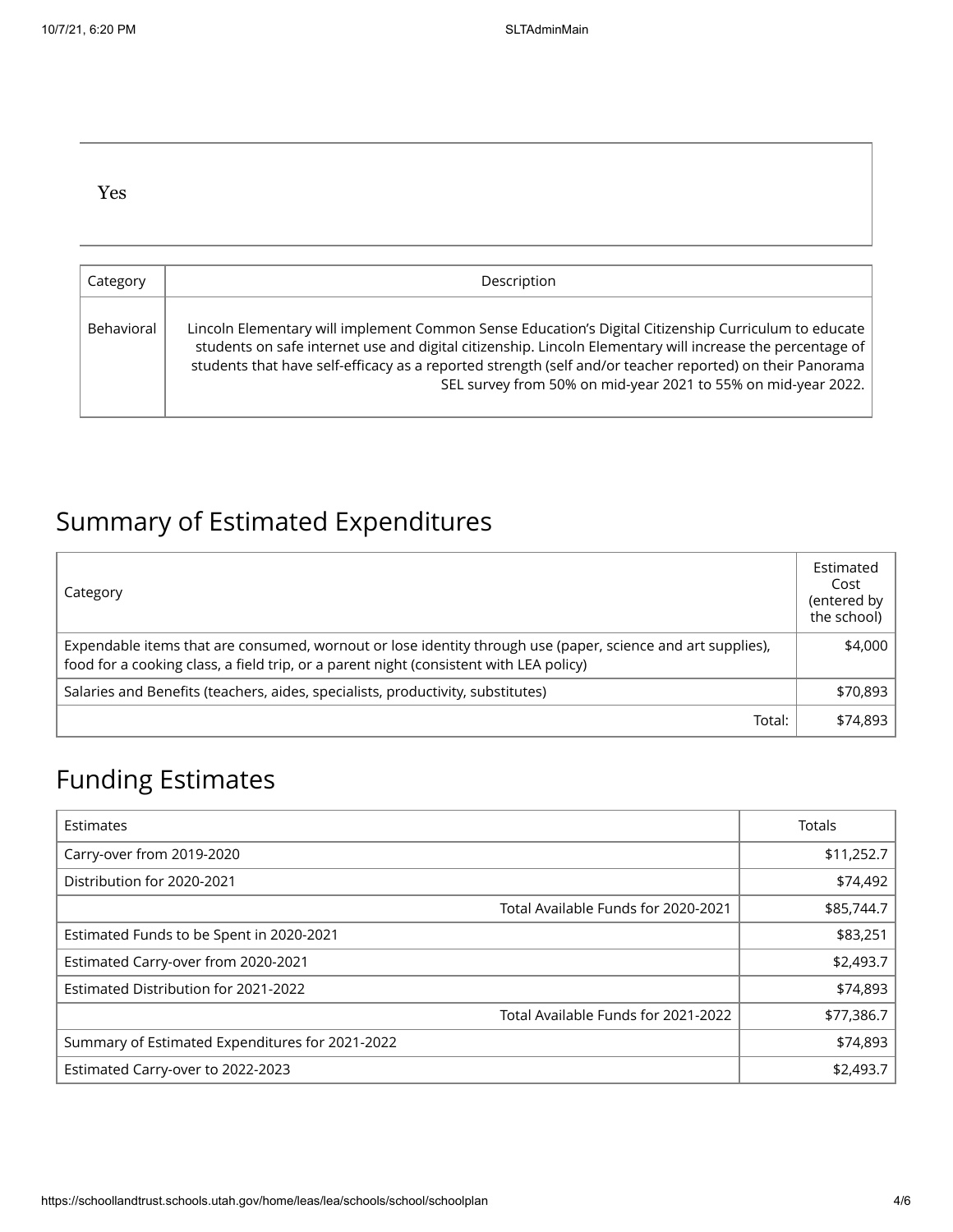*The Estimated Distribution is subject to change if student enrollment counts change.*

#### Estimated Carry-over

The carry over is only \$2493.70

#### Funding Changes

*There are times when the planned expenditures in the goals of a plan are provided by the LEA, a grant, or another unanticipated funding source leaving additional funds to implement the goals. If additional funds are available, how will the council spend the funds to implement the goals in this plan?*

We will use additional funds to purchase technology and/or programs that will enhance literacy learning.

#### **Publicity**

- Letters to policy makers and/or administrators of trust lands and trust funds.
- School newsletter
- School website
- Sticker and stamps that identify purchases made with School LAND Trust funds.

## Council Plan Approvals

| Number Approved | Number Not Approved | Number Absent | Vote Date  |
|-----------------|---------------------|---------------|------------|
|                 |                     |               | 2021-04-26 |

## Comments